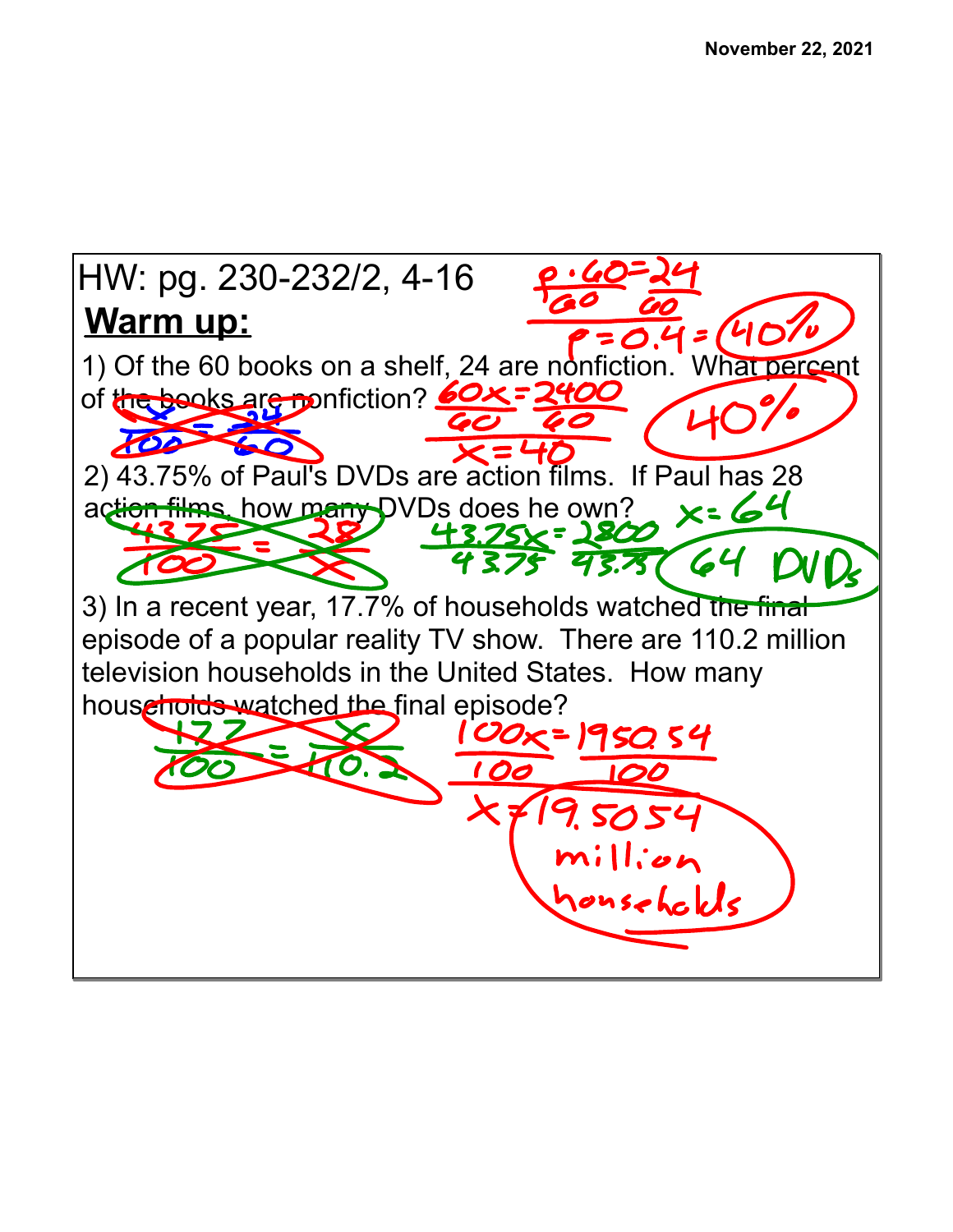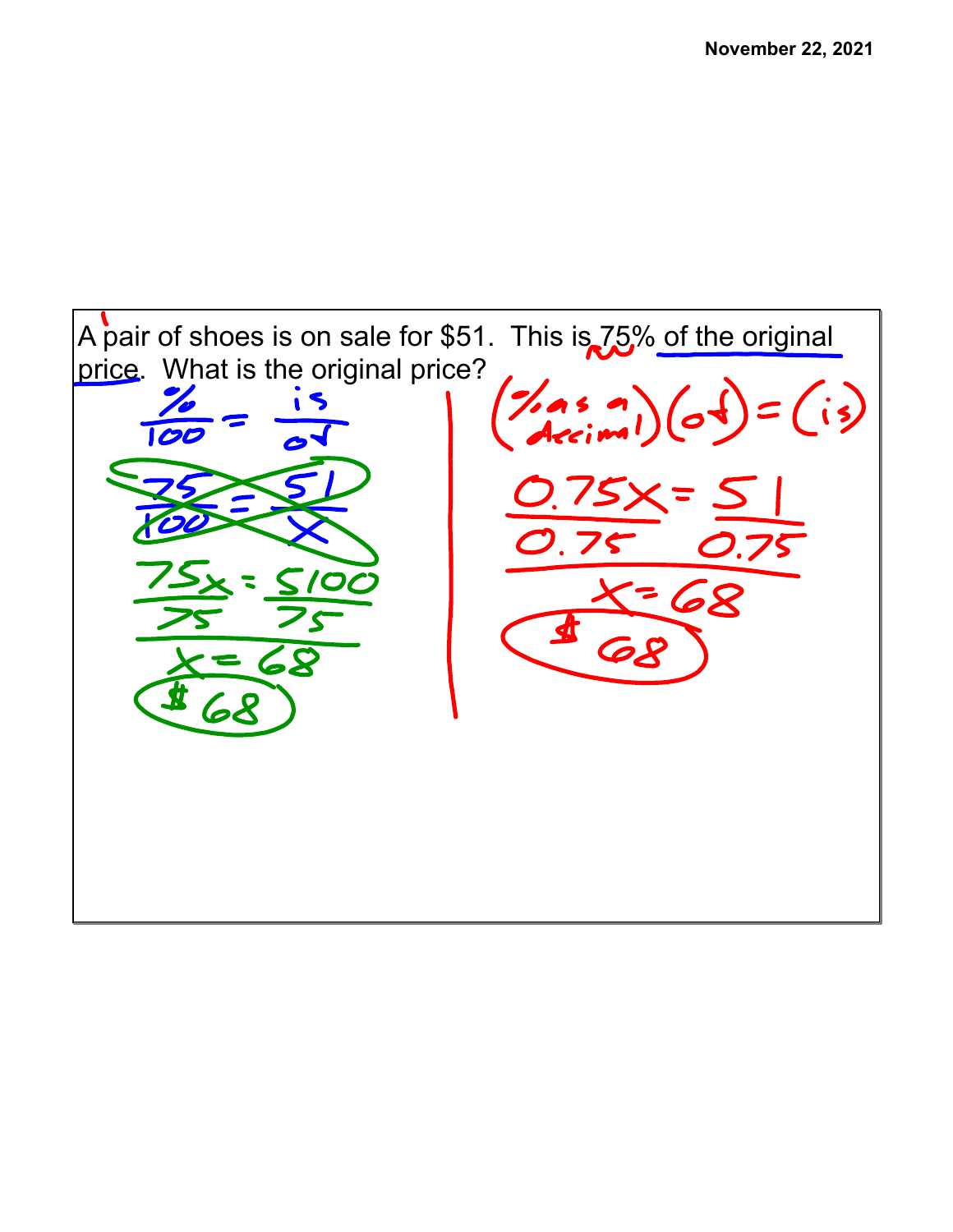



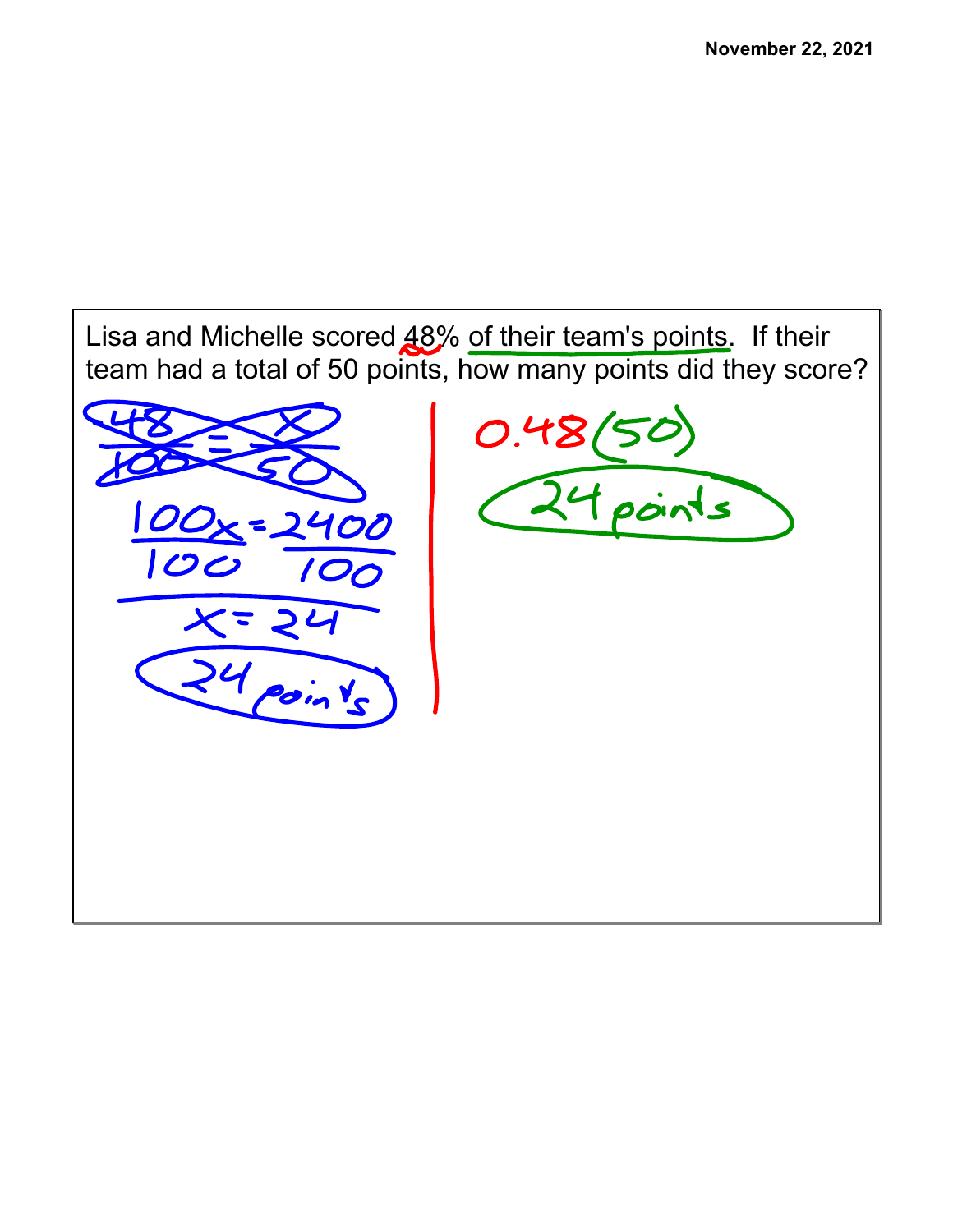**November 22, 2021**

## **Showdown**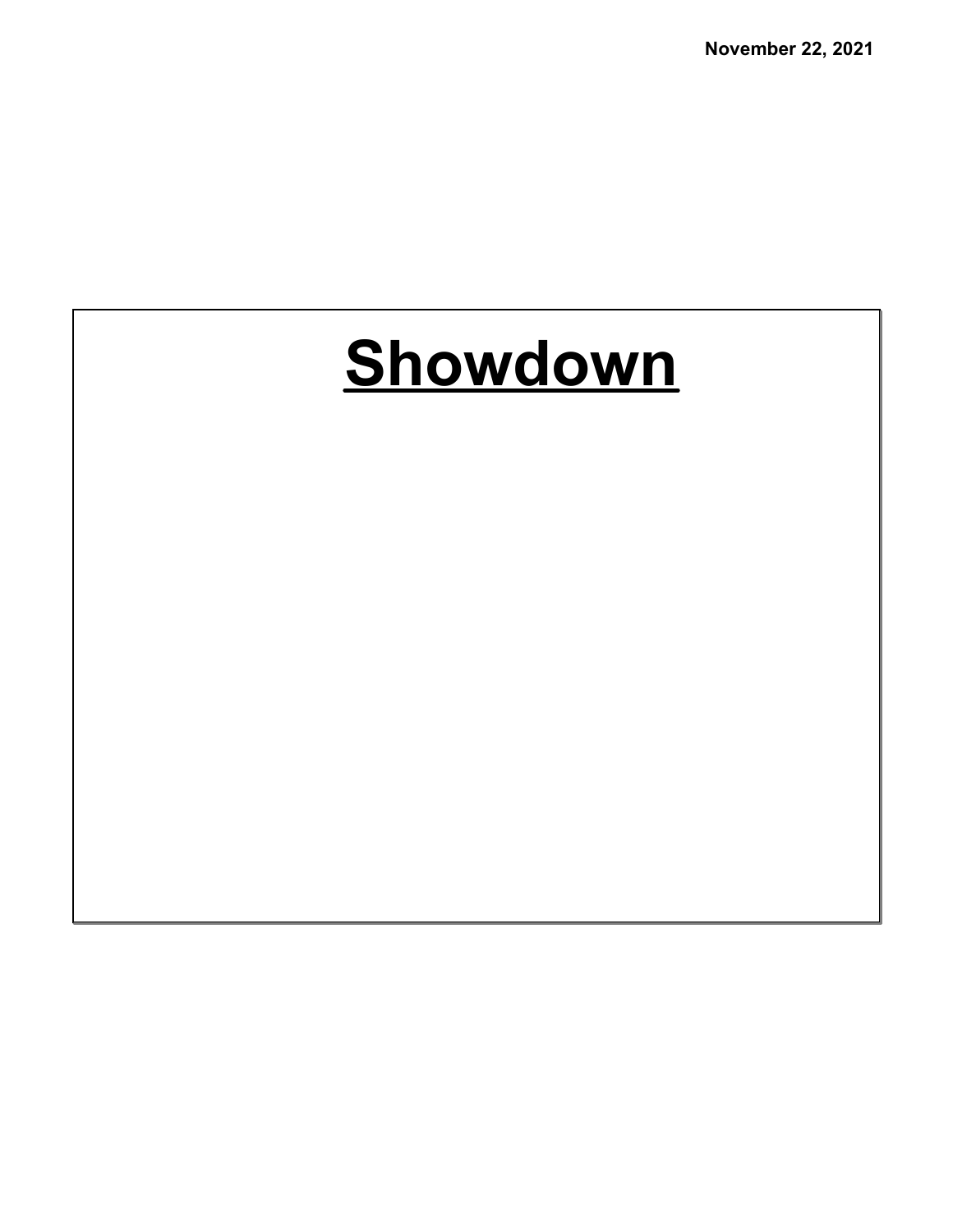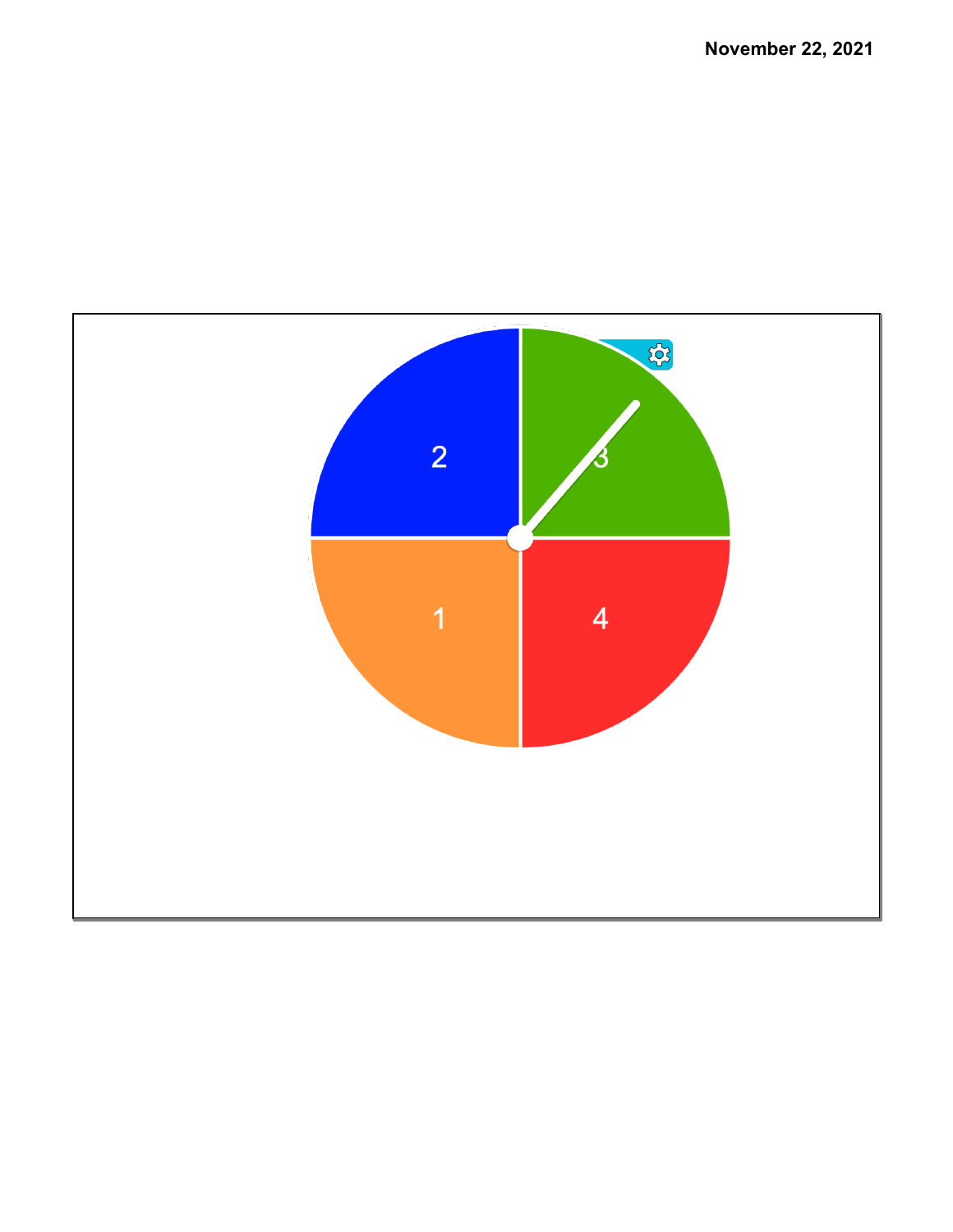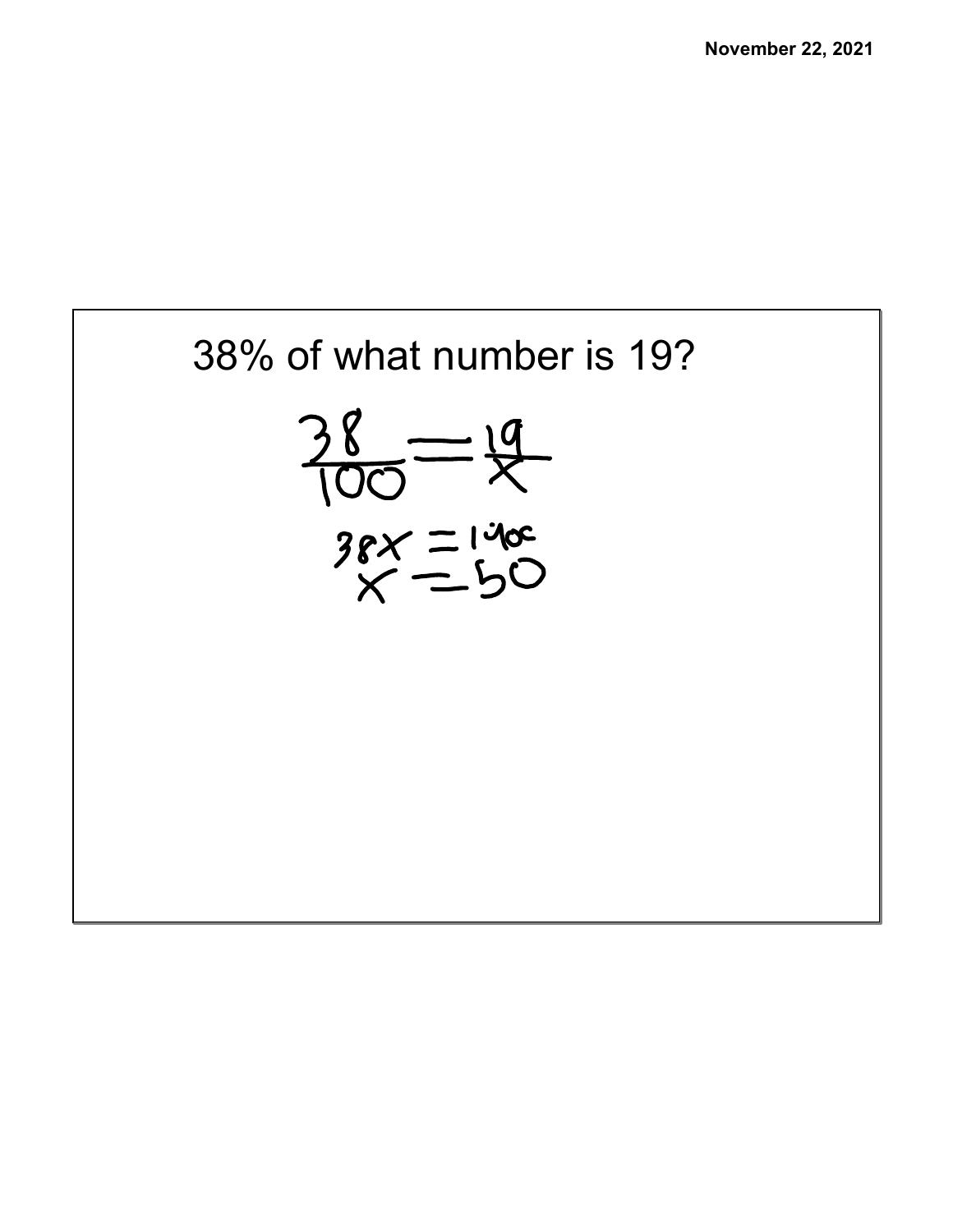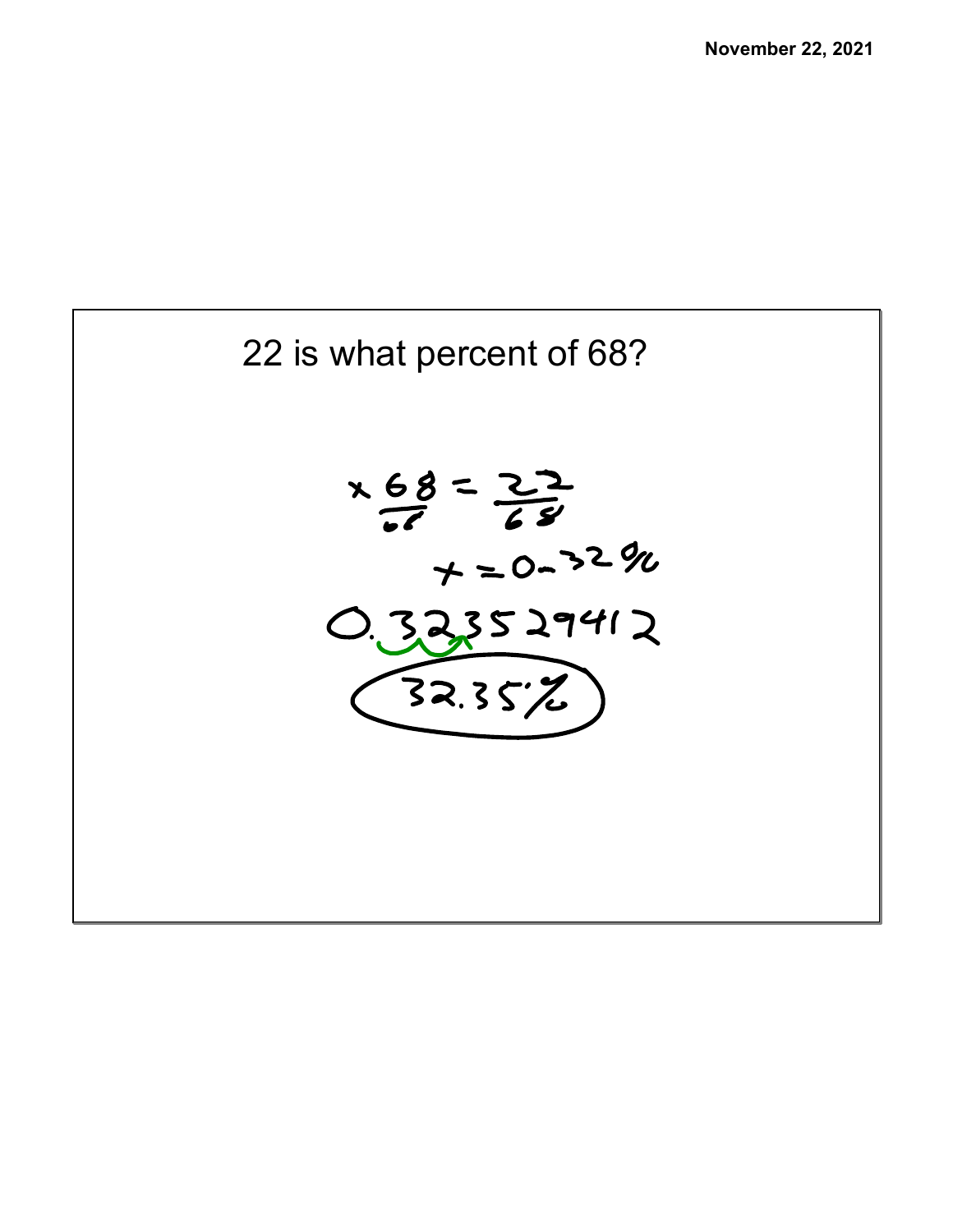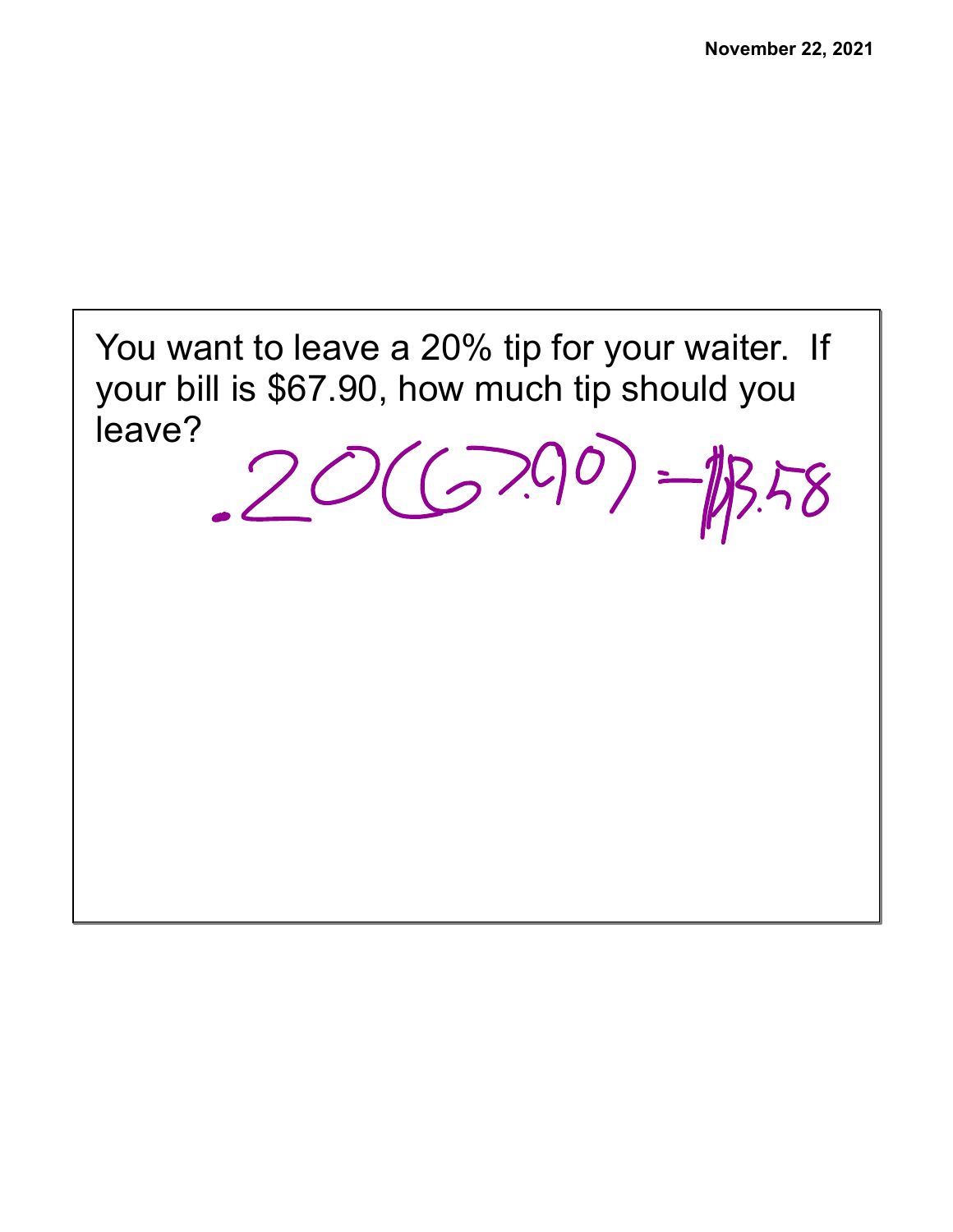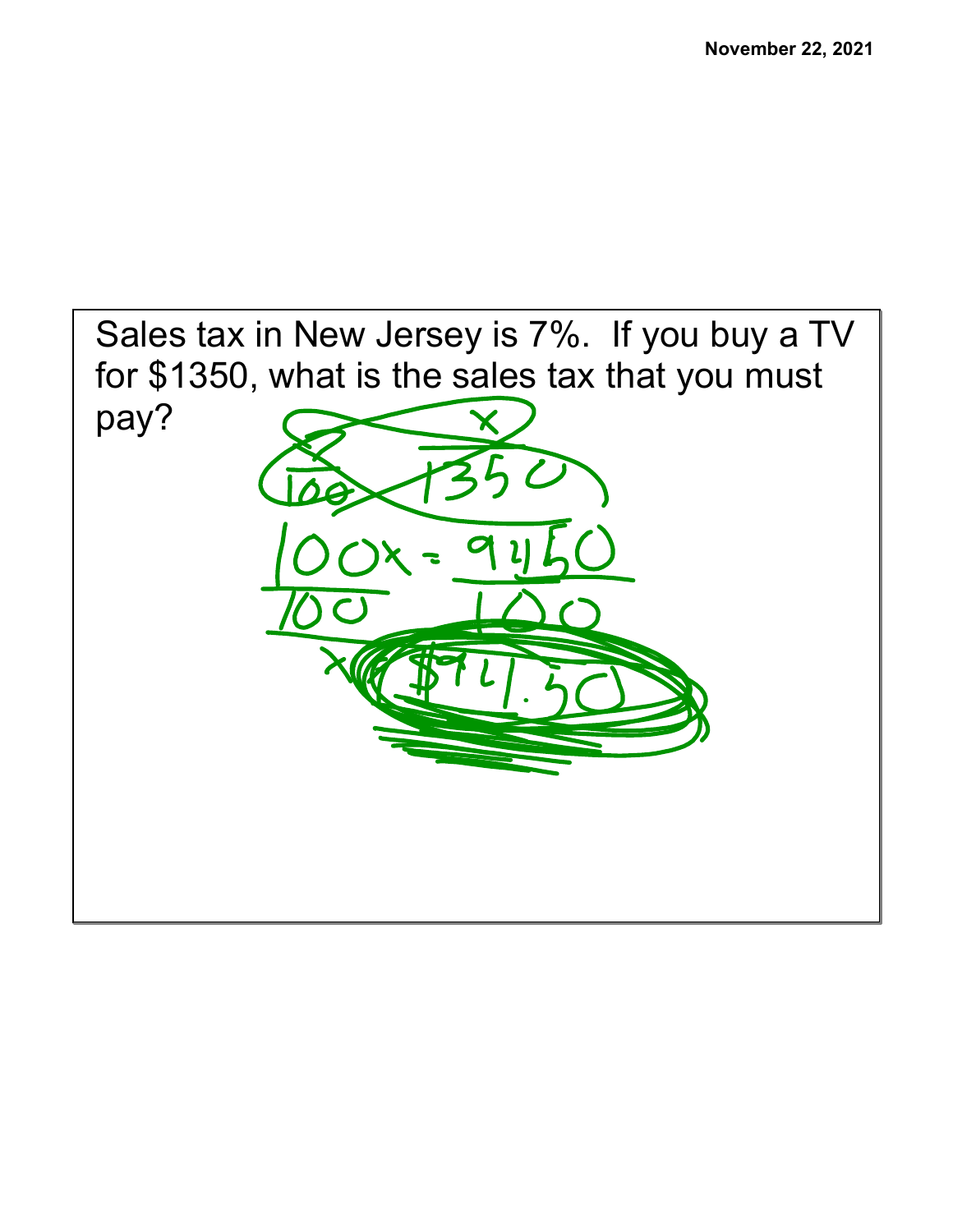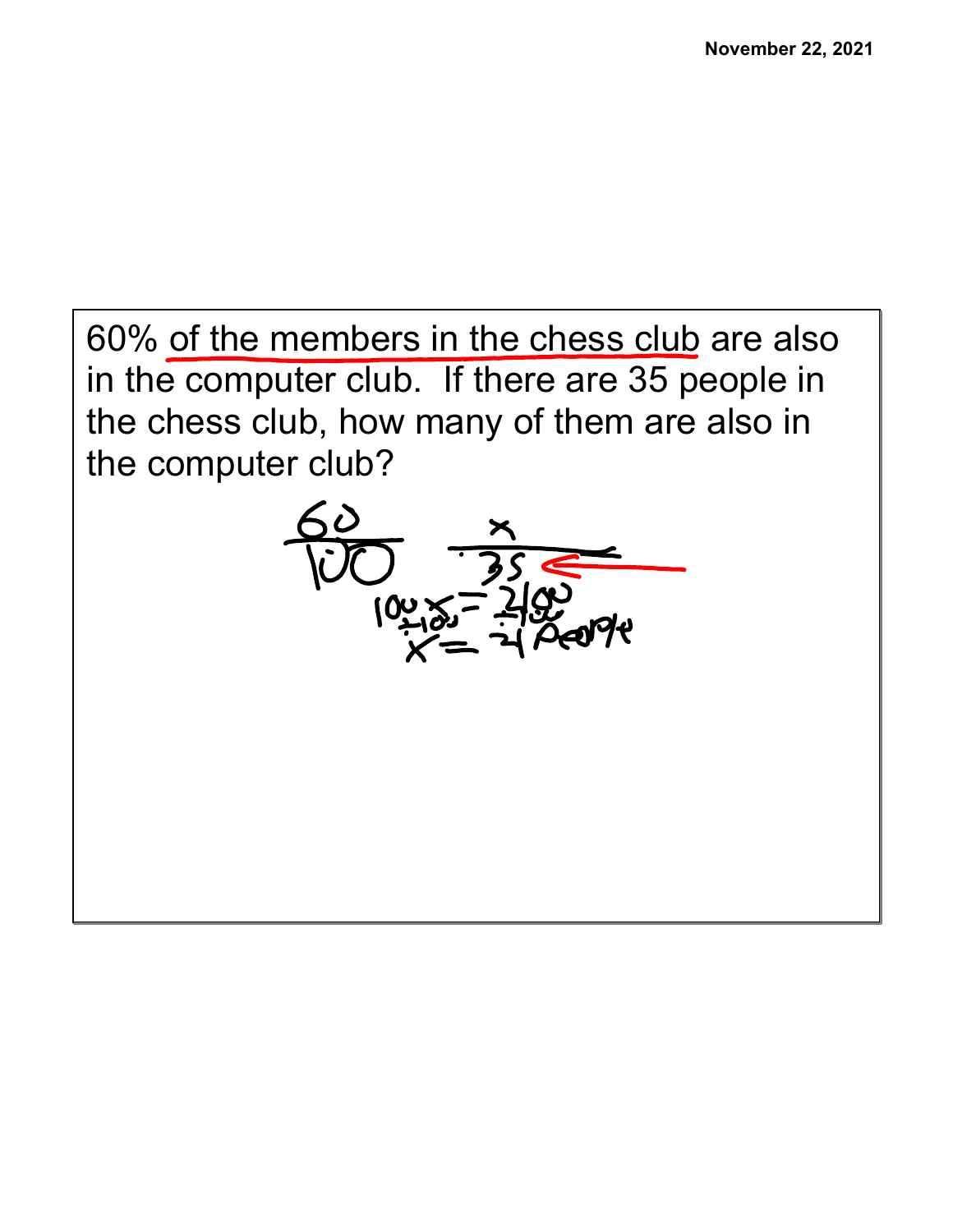